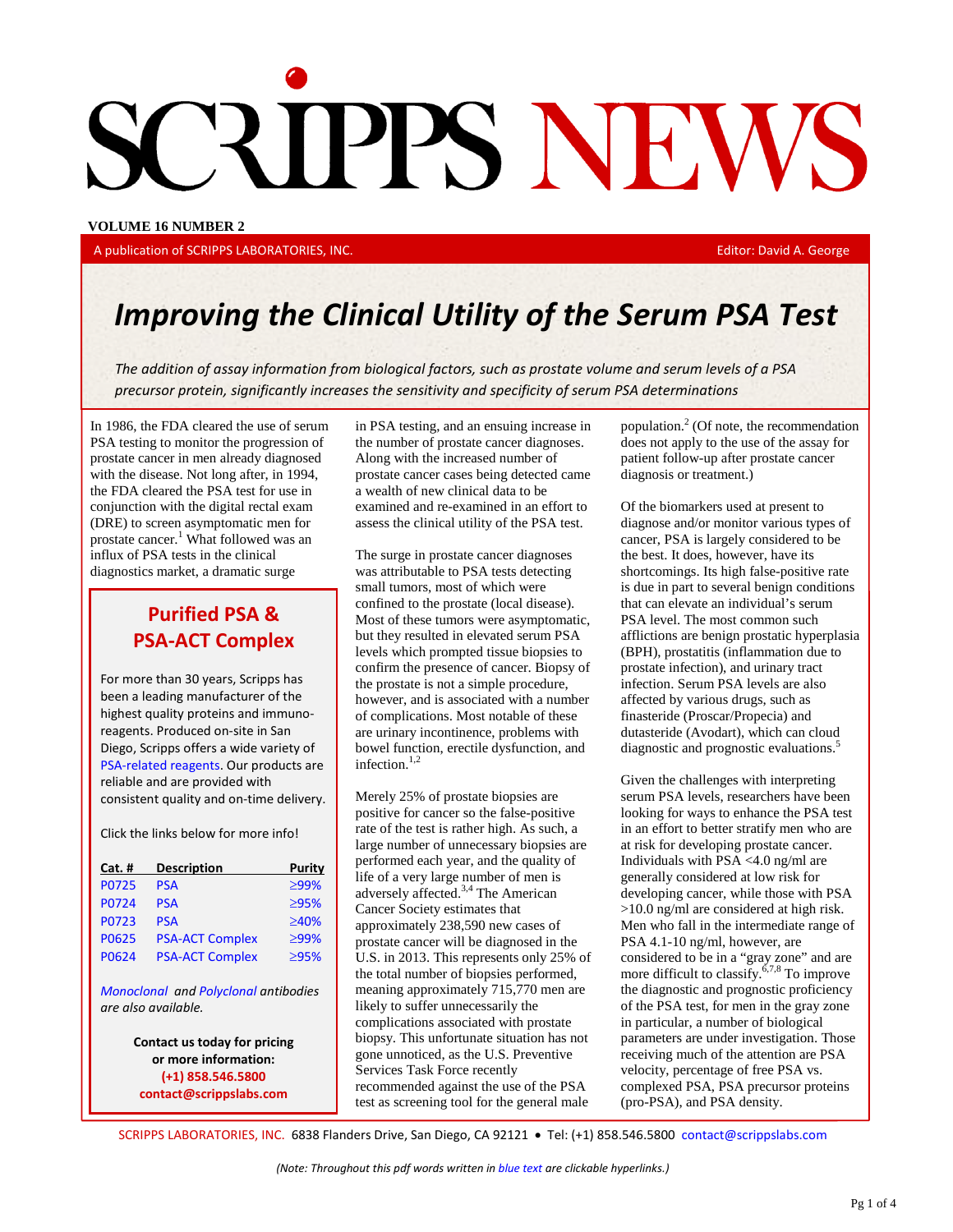# *Improving Clinical Utility of Serum PSA - continued*

### *PSA Velocity*

PSA velocity (PSAV) is the rate of change of serum PSA over time, after at least three serial measurements. In general, increasing PSAV is thought to be indicative of prostate cancer rather than benign disease.<sup>9,10</sup> PSA levels fluctuate, however, due to the benign conditions referred to earlier, making it difficult to establish threshold values for PSAV that definitively distinguish prostate cancer from benign disease.<sup>11,12,13</sup> As such, PSAV as a screening tool is useful but limited.

### *Percentage of Free PSA to Complexed PSA*

The percentage of free PSA to complexed PSA (Free/Total PSA) is determined by comparing the amount of serum PSA that is bound to a protease inhibitor, primarily  $\alpha$ 1-antichymotrypsin, with the amount of unbound, free PSA. Although not an absolute, it is generally accepted that individuals with prostate cancer produce a higher percentage of complexed PSA and a lower percentage of free PSA than do individuals with BPH, prostatitis, or urinary tract infections. $14,15$  Due to this difference, the ratio of Free/Total PSA has been used for several years to increase the sensitivity of prostate cancer detection when serum PSA is in the normal range of <4 ng/ml and to improve specificity when total PSA is in the gray zone of 4.1-10 ng/ml.<sup>12,13,16,17</sup>

In a landmark study, Catalona *et al.* found that men with PSA levels in the gray zone and with Free/Total PSA <10% had a 56% likelihood of having cancer. In contrast, men with PSA levels in the gray zone and Free/Total PSA >25% had only an 8% probability of having cancer.<sup>15</sup> As is the case with PSA, however, no single threshold value for Free/Total PSA can distinguish prostate cancer from benign disease with complete accuracy.<sup>12,13</sup> As such, the search continues for a better means of risk stratification.

### *pro-PSA*

pro-PSA is a term used to describe the collection of inactive precursor proteins of PSA. Mature PSA is an enzymatically active 237-amino acid protein, but it is synthesized as a longer molecule, called pre-pro-PSA, which is cleaved to the inactive pro-PSA immediately after translation. There are several isoforms of pro-PSA, each designated by the number of amino acids it contains beyond the 237 of mature PSA.18,19,20 The pro-PSA isoforms range from containing 2 to 7 additional amino acids, but it is the isoform with 2 extra amino acids, called

# **[PSA Monoclonal Antibodies](http://www.scrippslabs.com/product-category-human-hormones/)**

Scripps Laboratories has several anti-PSA monoclonal antibodies available for basic research or immunoassay development. These antibodies are very well-characterized and are available either in small research quantities or in bulk.

[Click here](http://www.scrippslabs.com/monoclonal-antibodies-psa-mp077/) for more information about our PSA monoclonals.

| Clone         | Reactivity            | <b>Applications</b> |
|---------------|-----------------------|---------------------|
| AP002S        | PSA, PSA-ACT, PSA-A2M | ELISA, WB*          |
| AP003S        | Free PSA              | ELISA, WB           |
| AP004S        | PSA, PSA-ACT, PSA-A2M | ELISA, WB           |
| <b>BP001</b>  | PSA, PSA-ACT          | ELISA, WB           |
| <b>BP004S</b> | Free PSA              | <b>ELISA</b>        |
|               | PSA, PSA-ACT, PSA-A2M | <b>WB</b>           |
| <b>BP005S</b> | PSA, PSA-ACT, PSA-A2M | ELISA, WB           |
| <b>BP008S</b> | PSA, PSA-ACT, PSA-A2M | ELISA, WB           |

\*WB = Western Blot

*Note: An immunoaffinity-purifie[d Goat anti-PSA polyclonal](http://www.scrippslabs.com/polyclonal-antibodies-goat-psa-gp079/) is also available.*

**Contact us today for pricing or more information: (+1) 858.546.5800 [contact@scrippslabs.com](mailto:contact@scrippslabs.com)**

[-2]pro-PSA, that has received much] attention of late as it has been shown to correlate closely with the presence of prostate cancer.<sup>21,22</sup>

[-2]pro-PSA is part of the Prostate Health Index (*phi*), which is an assay system that takes serum measurements of [-2]pro-PSA and Free/Total PSA, then mathematically calculates the probability of the presence of cancer. The *phi* test received Premarket Approval from the FDA in June, 2012 for the testing of men age 50 and older with serum PSA values in the gray zone and a normal DRE. Several recent studies have shown that *phi* outperformed serum PSA and Free/Total PSA tests in differentiating prostate cancer from benign disease.<sup>20,21,23,2</sup> In addition, the ratio of [-2]pro-PSA to Free PSA has been shown to identify aggressive cancers and to detect cancer in men with PSA 2.5-10 ng/ml and normal DRE findings.<sup>25,26</sup>

## *PSA Density*

PSA density (PSAD) is a measure of serum PSA divided by the prostate volume, as determined by transurethral ultrasound (TRUS). As early as 1992 research suggested PSAD could aid in the differentiation of prostate cancer from benign disease: PSAD values >0.15 ng/ml/ml were found to correlate with individuals with cancer, while lower values were indicative of BPH. $27,28$ Subsequent studies, however, failed to show that PSAD could clearly delineate these two patient populations and, as a result, interest in PSAD slowed considerably.29,30

These early studies tended to assess the value of PSAD as a replacement for serum PSA in screening for prostate cancer, rather than using it to help stratify patients with elevated PSA who are candidates for biopsy or radical prostatectomy. Of late, PSAD has been evaluated in conjunction with parameters such as Gleason score, extracapsular disease, seminal vesicle invasion, lymph node invasion, and pathologic tumor upgrading.

A number of recent studies have measured the ability of PSAD to predict an upgrade in the clinical stage of prostate cancer, as determined by Gleason scores taken after biopsy and again after radical prostatectomy. The Gleason grading system is the widely accepted standard for evaluating the stage of prostate cancer.

[SCRIPPS LABORATORIES, INC.](http://www.scrippslabs.com/) 6838 Flanders Drive, San Diego, CA 92121 • Tel: (+1) 858.546.5800 [contact@scrippslabs.com](mailto:contact@scrippslabs.com)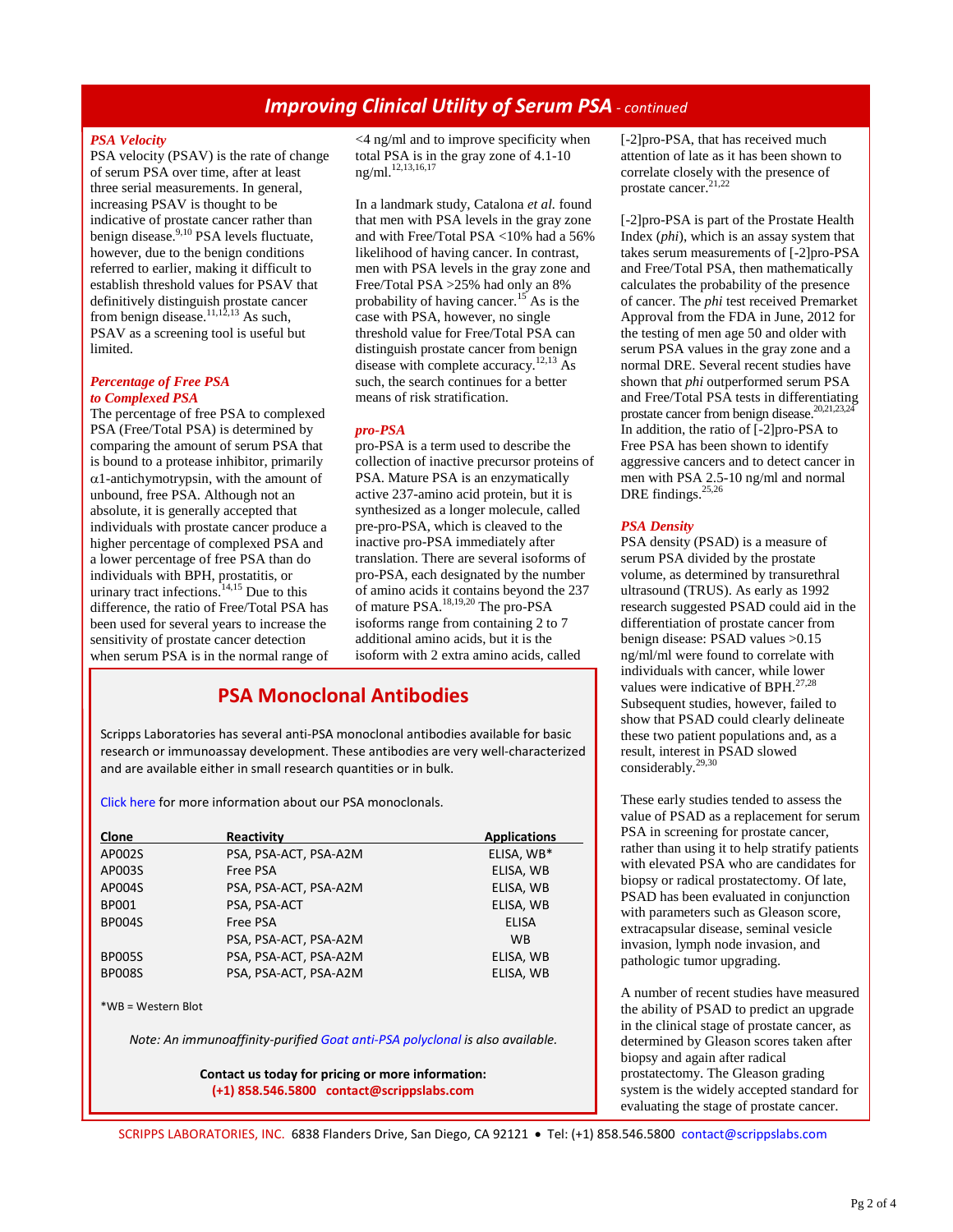# *Improving Clinical Utility of Serum PSA - continued*

(*See inset at right.*) In short, a numerical score in the range of 2-10 is assigned to a given biopsy specimen, with higher numbers indicating a greater likelihood of advanced disease. It is a reliable predictor of disease progression and is used to direct surgical technique (e.g., whether or not to spare lymph nodes or nerve bundles).<sup>31,32,33</sup> In addition, an upgrade in Gleason score (GS) from initial biopsy to surgical excision of the prostate is a significant predictor of aggressive disease. $34$  Due to sampling errors, however, GS is often under-estimated at the time of biopsy, leading to mismanagement of patients with high-risk disease.

Patients with  $GS \leq 6$  are an important group clinically because they have the potential to be treated with non-invasive measures. It is also, however, the group in which tumors are frequently underclassified, so a test that can help stratify patients as either high risk or low risk would be valuable.

Oh *et al.* studied 505 patients with GS 6 prostate cancer who underwent radical prostatectomy. Although PSA and PSAD both correlated with tumor upgrading, PSAD was the more accurate predictor and by a statistically significant margin. The authors concluded PSAD should replace PSA in the risk stratification of GS 6 patients.<sup>35</sup>

Corcoran *et al.* studied 1516 patients, categorizing them by their initial biopsy GS and their final pathology GS: Group A had a GS of  $3+3=6$ , later upgraded to  $\geq 7$ ; Group B had a GS of 3+4=7, upgraded to 4+3=7; Group C had a GS of  $4+3=7$ , upgraded to  $4+4=8^{36}$  PSAD was the strongest predictor of GS upgrading in Groups A and B, but not in the more advanced cancers of Group C. The authors suggested the reason for this is that higher grade tumors produce less PSA per volume, reducing the effectiveness of PSAD in later stage disease.

Sfoungaristos *et al.* studied several preoperative clinical and pathological factors in 302 men with localized disease who had undergone radical prostatectomy.<sup>31</sup> Looking for a means to predict tumor upgrading or downgrading after radical prostatectomy, the investigation evaluated preoperative PSA, prostate volume, preoperative PSAD, GS,

the presence of prostatitis, and a number of other factors. The authors found prostate volume to correlate significantly with tumor upgrade in patients with a biopsy GS of ≤6. Similarly, PSAD associated very strongly with tumor upgrading in patients with GS of  $\leq 6$ , but not with GS  $\geq$ 7. This is consistent with the other findings presented here, as more advanced cancers likely produce less PSA per volume of prostate. The other factors studied, such as preoperative PSA, benign prostatic conditions, etc., did not correlate with tumor upgrading or downgrading.

PSAD was also shown to be a useful marker when compared to PSAV in predicting tumor upgrading in men on "active surveillance." Active surveillance is a treatment classification for men with prostate cancer that has been identified as low-risk and unlikely to metastasize. Such men are monitored by serial DRE and PSA determinations, in addition to possible repeat biopsies. In a study involving 102 patients, Kotb *et al.* found PSAD to be significantly better than PSAV at predicting tumor upgrading.<sup>37</sup>

Chen *et al.* evaluated PSAD, Total PSA, Free/Total PSA, and PSAV in a study of 212 men with PSA of 4-10 ng/ml who had undergone two biopsies and had normal DRE exams.<sup>38</sup> Of all the markers studied, PSAD was the single best predictor of prostate cancer: a cut-off of 0.18 ng/ml/ml yielded 77% sensitivity and 69% specificity.

In a novel 1999 study, PSAD was determined by measuring the volume of the prostate transition zone instead of the entire prostate as in the earlier work. The transition zone (TZ) is the inner portion of the prostate that surrounds the urethra, and evidence suggests TRUS measurement of the TZ is more accurate than that of the whole prostate.<sup>39</sup>

Two recent studies evaluated PSA transition zone density (PSATZD) in patients who had undergone TRUS and prostate biopsy, categorizing them by their serum PSA levels. Tang *et al.* divided their study population into two groups: those with PSA in the gray zone of 4.0- 10.0 ng/ml and those with 10.1-20.0 ng/ml.<sup>40</sup> A PSATZD threshold of 0.37 ng/ml/ml provided 68.8% sensitivity and 72.6% specificity in diagnosing prostate cancer in the gray zone group, while a cutoff of 0.50 ng/ml/ml gave 70.8% sensitivity and 70.1% specificity in the 10.1-20.0 ng/ml group. The authors concluded that PSATZD measurement can improve the diagnostic efficiency of serum PSA measurements and reduce the number of unnecessary biopsies.

Janane *et al.* used a narrower selection criterion for their study, recruiting men with PSA levels of 2.0-4.0 ng/ml. In addition, they further stratified their study population into groups with PSA values of 2.0-3.0 ng/ml and  $3.1$ -4.0 ng/ml.<sup>41</sup> Using a threshold of 0.23 ng/ml/ml for the 2.0-3.0 ng/ml PSA group and 0.28 ng/ml/ml for the 3.1-4.0 ng/ml group, PSATZD demonstrated significantly better efficiency in identifying the presence prostate cancer than did serum PSA or PSAD. Again the authors concluded that PSATZD is a viable means of reducing unnecessary biopsies.

Lastly, a 2012 study of 285 patients found PSAD to be the most predictive indicator of the key pathologic characteristics associated with prostate cancer: positive surgical margins, extracapsular disease, seminal vesicle invasion, and lymph node invasion after radical prostatectomy.<sup>42</sup> The other diagnostic parameters measured

# **Gleason Grading System**

The Gleason grading system is an evaluation of the physical appearance of prostate tissue by microscopy.

The tissue is assigned two numbers, on a 1-5 scale, for a total score in the range of 2-10. The first number reflects the appearance of the cell type that represents most of the prostate tissue. The second number is representative of the second most common cell type found.

Lower numbers mean the cancer tissue resembles normal prostate tissue and is less likely to spread; higher numbers are predictive of aggressive disease.

An example of a low risk Gleason score is  $1 + 2 = 3$ . An example of a high risk score is  $4 + 5 = 9$ .